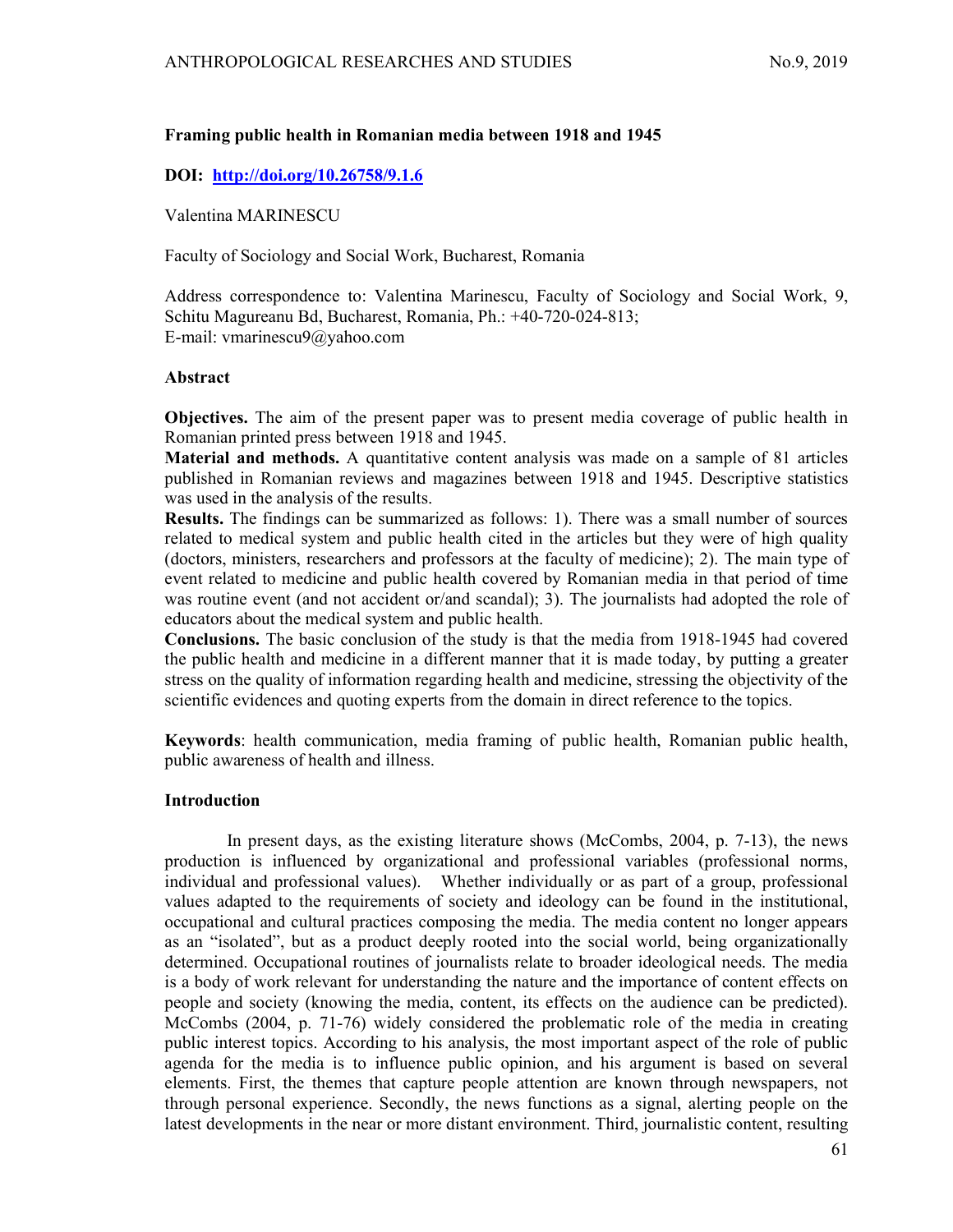from specific rules of selection and packaging, directs public attention and influences the perceptions of individuals (McCombs, 2004, p. 75).

If today we have all the tools necessary to identify the above-mentioned elements through which the print media provides a picture of reality, what was the situation in the past? In addressing this question we intend to return in time in order to see how news production and journalistic practices were embedded in media products. For that, we have chosen the period 1918-1945 in Romania and we have been interested to trace the media's perspectives from which the issue of public health was then addressed in media – the newspapers, reviews, and magazines.

The general research question we address in this paper was: "What was the media coverage of public health in Romanian printed press between 1918 and 1945?"

The specific objectives of this paper were the followings:

RO1. To present the journalistic procedures used in articles covering the topics of public health published in Romanian written press in the period 1918-1945;

RO2. To identify the frames used in presenting the topics related to the medical system and public health in Romanian printed press in the inter-war period.

# The historical context of Romanian medicine and public health between 1918 and 1945

After the reunification of 1918 and the establishment of "Great Romania", the first Romanian Law regarding public health was adopted in 1921 and it had established the basis of the unification for the entire medical system in Romania. Between 1918 and 1921 Transylvania, Bukovina and Bessarabia (the new provinces annexed to the Romanian Kingdom in 1918) remained under the same public health inspectorates inherited from the former Austro-Hungarian Empire and those had functioned according to the Austro-Hungarian normative acts.

The new Sanitary Law from 1921 had allowed the unitary management of various medical structures from the new provinces and the Old Kingdom. In the same year (1921), through the amendment to the Sanitary Law, the Ministry of the Interior was put in charge with the administration of hospitals, hospices, asylums and all medical facilities from the so-called "Allied Territories". One year later, a change of the central medical structures took place through the setting up of the Ministry of Public Health, Labor and Social Affairs. In 1930, the Law on Health and Prevention was the first unique law of health for entire Romania and it included most of the progressive ideas on social hygiene specific to the medical school from Cluj (especially those originated from Iuliu Moldovan). The law had stated the fact that new medical principles and practices were parts of the Romanian state's plan to implement the specific objectives aiming at the protection of Romanian population's health.

The Romanian health system established in 1921 remained in force until 1948 when, as the results of passing a new Constitution voted on April 13, 1948, and the Law of Nationalization Law (11 November 1948), all state and privately-owned hospitals and clinics became state property. Only in 1978, the "Health Insurance Act for Romanians" was adopted and it was the first law after 1948 that regulated the Romanian medical system after almost half of a century.

Between 1918 and 1940, the Ministry of Health had passed through a series of administrative changes in order to become an independent institution (Setlacec, 1998, p. 14): "In 1923 the Ministry of Public Health, Labor and Social Welfare was divided into different institutions. On the one hand, the Ministry of Public Health and Social Protection was set up and, on the other, the Ministry of Labor, Social Insurance and Cooperation was organized. In 1926, the two ministries were merged, and until 1938 they had functioned as a unitary structure. In 1938, the Ministry of Health was once again set up as an independent entity".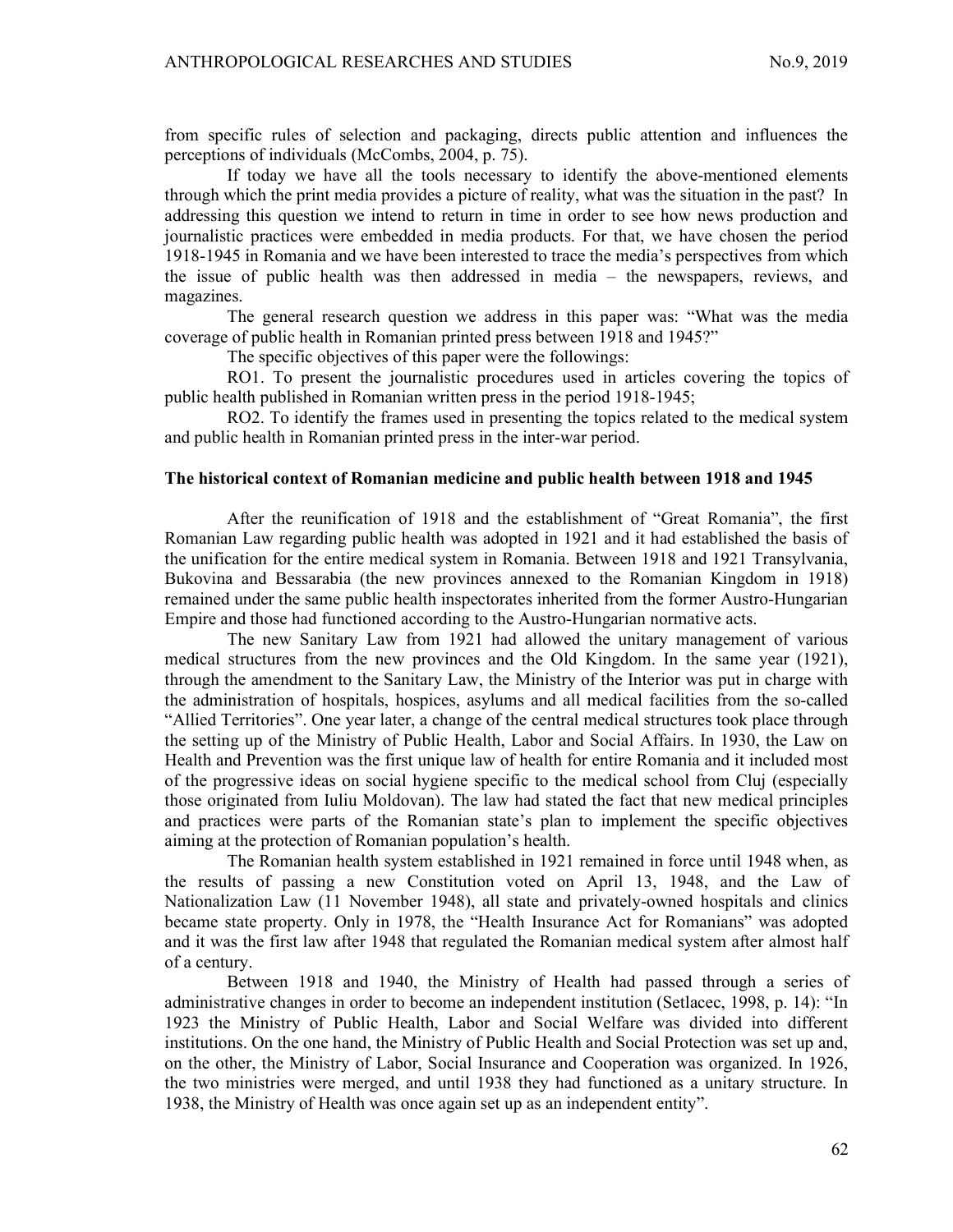The law adopted in 1923 had led to administrative changes, especially regarding the activity of physicians, their number increasing at the level of Romanian villages. The issue of hospitals and that of the entire medical system's efficiency have become top priorities in the inter-war period, and they were assessed by one Romanian health minister as being "at least as important as national defense" (Setlacec, 1998). All these changes had led to the development in the medical practices and institution, especially in the field of surgery and public health.

Other medical institutions set up were the so-called "Eforia of the Civil Hospitals in Bucharest" which had attempted to provide free medical services for the population (within the existing financial resources) and had managed a number of clinics and hospitals throughout the country. Its activity was not interrupted during the Second World War, and the financing of those institutions had been diverse (from donations to shares or loans) securing their ability to provide free access to people at health-related services, until near the end of the war when they were obliged to introduce hospitalization fees. Other institutions set up after 1930 were the "Brâncoveanu Settlements", which were made up by merging the existing Brâncovenesc Hospital with Domniţa Bălaşa Foundation.

At the end of the First World War, the Central Social Insurance House was transformed into an "autonomous body" which had meant the development of compulsory health insurance and its subsequent changes. After 1933 the resources of Central Social Insurance House had increased, and a series of non-binding insurance for health enters into force for the general Romanians. Other medical institutions that had been functioning in the same period of time include the Army's Sanitary Service (which was set up to assist the victims of the war), the "National Office of Invalids, Orphans and War Widows", medical services provided for the employees of the Romanian Railway Network, the ambulance system and the Emergency Hospital which were managed by the Red Cross.

The physicians from this period were also well-known scientists, known not only in Romania but also abroad. Their total of doctors in Romania during the inter-war period was around 8.000, but they were mainly working in big cities, few of them choosing to settle up their cabinets in rural areas that remained disadvantaged as regards health-related services. The scientific medicine was in a direct and open conflict with charlatanism, which also had reached impressive odds in those years, witchcraft and occultism being among the favorite methods of "amelioration" of medical conditions for many Romanians (Setlacec, 1998).

A general perspective on the state of the medical system at the beginning of the twentieth century allows us to notice the existence of a cultural boundary between doctors and the average men. In spite of the hard struggle that the medical staff wore to maintain a balance between the disordered lives of their citizens, their morals, and their access to the existing medical facilities, most of the time the medical staffs' efforts to educate Romanians were somehow "a lost battle".

Unfortunately, the rural population was still deprived in a great part of free access to health-related services, the number of insured Romanians living in villages remaining very small (Setlacec, 1998, p. 16): "The reasons for this situation were different: intermittent character of work in the villages, not so clear separations among land-owning, low incomes that did not allow for health-related contributions, the annual variation for rural household incomes, the difficulties for providing mandatory and prompt medical assistance for a geographically dispersed population, the small number of doctors who had set up their cabinets in rural areas".

The ways the peasants managed to avoid the "threat" of the medical system's development reach were quite unusual, even for trained doctors. Apart from the clear social class difference between peasants and doctors and the precarious economic situation both social groups faced one could add the high level of misinformation existing at the level of disadvantaged class, the rural population. The indifference of the rural population with regards to curative and preventive medicine was high (Bărbulescu, 2010, p. 7): "Medicalization can only be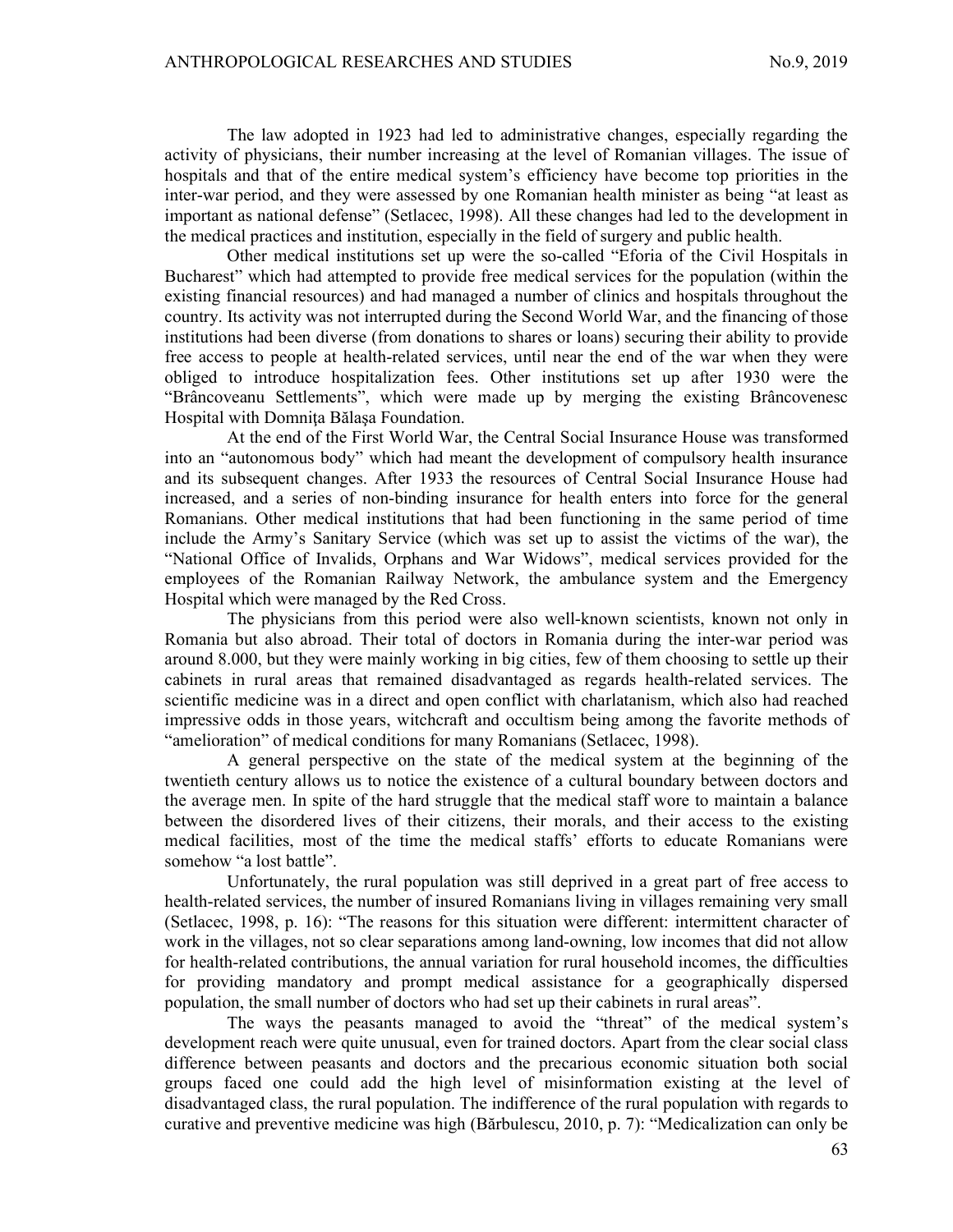understood through the grid of the opposition between the dominant culture and the subaltern culture, and with the birth of modernity culture the peasantry becomes and remains in a subordinate position through the entire period of time."

In fact, all the peasants' efforts to avoid modern medicine were the result of their fears towards modern life. The changes brought about by the evolution of the healthcare system, possibly the pressure exerted by the doctors, combined with the lack of adequate basic education have led peasants to seek their own "remedies" rooted into folklore and magical thinking (Bărbulescu, 2010, p. 7): "Healers in the villages have always existed in pre-industrial peasant societies, and Romanian rural communities were not exceptions. Any peasant society has selfregulated the disease-healing-death relationship. Before the advent, if modern doctors and medicine, [...] the peasant communities had solved the problems of illness and healing by resorting to persons specializing in certain diseases, clearly defined by a so-called nosology, specific for a peasant medical culture".

Another important aspect of the peasants' assessments of disease and healing are spiritual beliefs. Divinity played the leading role in influencing the decision-making of the patients in this period of time. On that basis a number of practitioners existed the entire modern and contemporary period within the rural communities (Bărbulescu, 2015, p. 238): "There are also the "orthopedic specialists", peasant occultists, and finally, a lot of healers specialized in various diseases, such as Marin Catana, who cure rabies, or Stoian Buruiana, who cure madness. Along with them come different specialists of remorse against magical aggression: monks, priests, and wizards."

The reason for which all those healers were assessed by peasants as being "omnipotent" was the fact that, according to the (pre-modern) peasants' representations, disease was not a disorder of the bodily mechanism (humoral or physiological), but was always "either a divine punishment or the result of magic agents' actions" (Bărbulescu, 2015, p. 238): "The belief that man has to pass through physical sufferings following deviations from religious canons was deeply imprinted in the mentality of the peasants, and any way of science to destroy this dogma was viewed with hostility by them."

If this was the image of the Romanian society between 1918 and 1945 our interest was directed towards the ways in which Romanian media of that period of time covered the issues of public health. For that, the following section will deal with some concepts of the sociology of news which could be of help in our approach.

#### Elements of the sociology of news

In his seminal work about media coverage and journalistic practices, Entman had defined frames as a process which implies (Entman and Rojecki, 1993, p. 52): "[To frame is] to select some aspects of perceived reality and make them more salient in a communicating text, in such a way as to promote a particular problem definition, causal interpretation, moral evaluation, and/or treatment recommendation."

Referring to the research tradition of framing theory, D'Angelo (2002) had identified three central paradigms of it: the constructionist perspective, the critical approach and the researches, which used the cognitive perspective. If the constructive approach focused on the interaction between journalists and frames (Shah et al., 2010), the critical paradigm considered that frames are essentially social and that they varied from the social and cultural points of view (Ettema and Peer, 1996; Gamson and Modigliani, 1989). In the meantime, the cognitive perspective assessed that framing effects were the result of the negotiation processes existing between the audience's direct knowledge of an event and the media frames (Baresch, Hsu and Reese, 2012).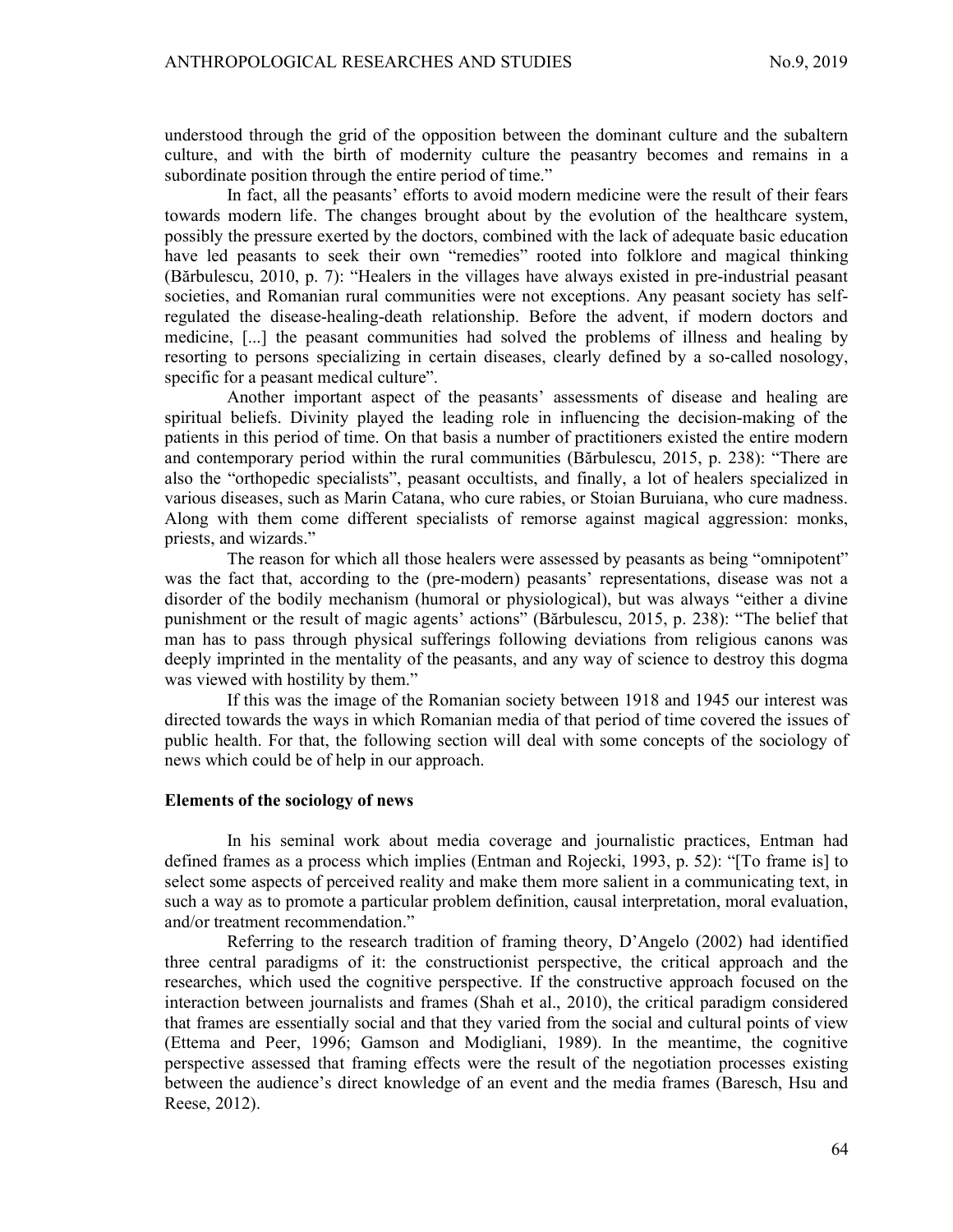In the existing literature, one can also identify several classifications of frames. Thus Iyengar (1990) distinguished between two main types of media frames: episodic frames - those cover the news in personal terms, providing specific cases, individual accounts, and personal experiences; and, on the other hand, thematic frames – those offer relevant information for wider analysis, outlining the general trends around the phenomenon or event presented through the use of statistics or data from various sources. De Vreese and Boomgaarden (2003) also had identified two different types of media frames: issue-specific frames – which are used for specific media events, and they allow detailed and in-depth analysis for certain events (but this analysis is difficult to generalize in the construction of some theories); and generic frames - these refer to different topics in various contexts and timeframes, allowing generalizations of results. In his analysis, Scheufele (2002) presented two different types of frames: formal-abstract frames (which clearly refer to a particular event or episode covered in the media) and content-related frames (they can transmit meanings centered on more global issues).

#### Material and methods

The way the analysis of media frames is conducted is different in the specialized literature, as shown by Semetko and Valkenburg (2000). Therefore, the inductive analysis of the frames analyses small article samples, building on some very general analysis directions, in order to extract possible frames of news coverage. On the other hand, the deductive approach of the frames uses large samples, defines particular frames and counts their appearances within articles in order to highlight the differences that exist among different types of mass media content.

In our study, we used an inductive approach for the frame analysis. The advantage of this perspective stands in its capacity to capture the diversity of frames which can be identified in the sample of the analyzed article. At the same time, we were interested in identifying the frames at a double level – both as prime definers of the situation and as the entire analyzed corpus (Ferree et al., 2002).

As the main method for research we have used quantitative content analysis, a method which is systematic and objective in analyzing media texts (Chelcea, 2001).

The sample of the present analysis was made of 81 randomly chosen articles dealing with the issue of public health which were identified in nine Romanian reviews and magazines from 1918-1945.

The magazines were consulted online on the "Digital Library of Bucharest" and they were presented in the Table 1 from bellow:

| Table 1. Sample analysed (al ticles from Teviews and magasines) |                           |
|-----------------------------------------------------------------|---------------------------|
| Name of the review or magazine                                  | <b>Number of articles</b> |
| "Albina" ["The Bee"]                                            |                           |
| "Boabe de grâu" ["Grains of wheat"]                             |                           |
| "Epoca" ["The epoch/era"]                                       |                           |
| "Pagini populare" ["Popular pages"]                             | 10                        |
| "Medicina populară" ["People's Medicine"]                       | 10                        |
| "Memoriile secțiunii științifice – Secțiunea Medicală ["The     |                           |
| memories of the scientific section-Medical section"             |                           |
| "Monitorul Oficial" ["The Official Monitor"]                    |                           |
| "Sociologie românească" ["Romanian Sociology"]                  |                           |

|  |  |  | Table 1. Sample analysed (articles from reviews and magasines) |
|--|--|--|----------------------------------------------------------------|
|  |  |  |                                                                |

The grid for content analysis had been devised alongside two main axes. The first dimension, which had focused on drafting issues, author identity and media coverage, included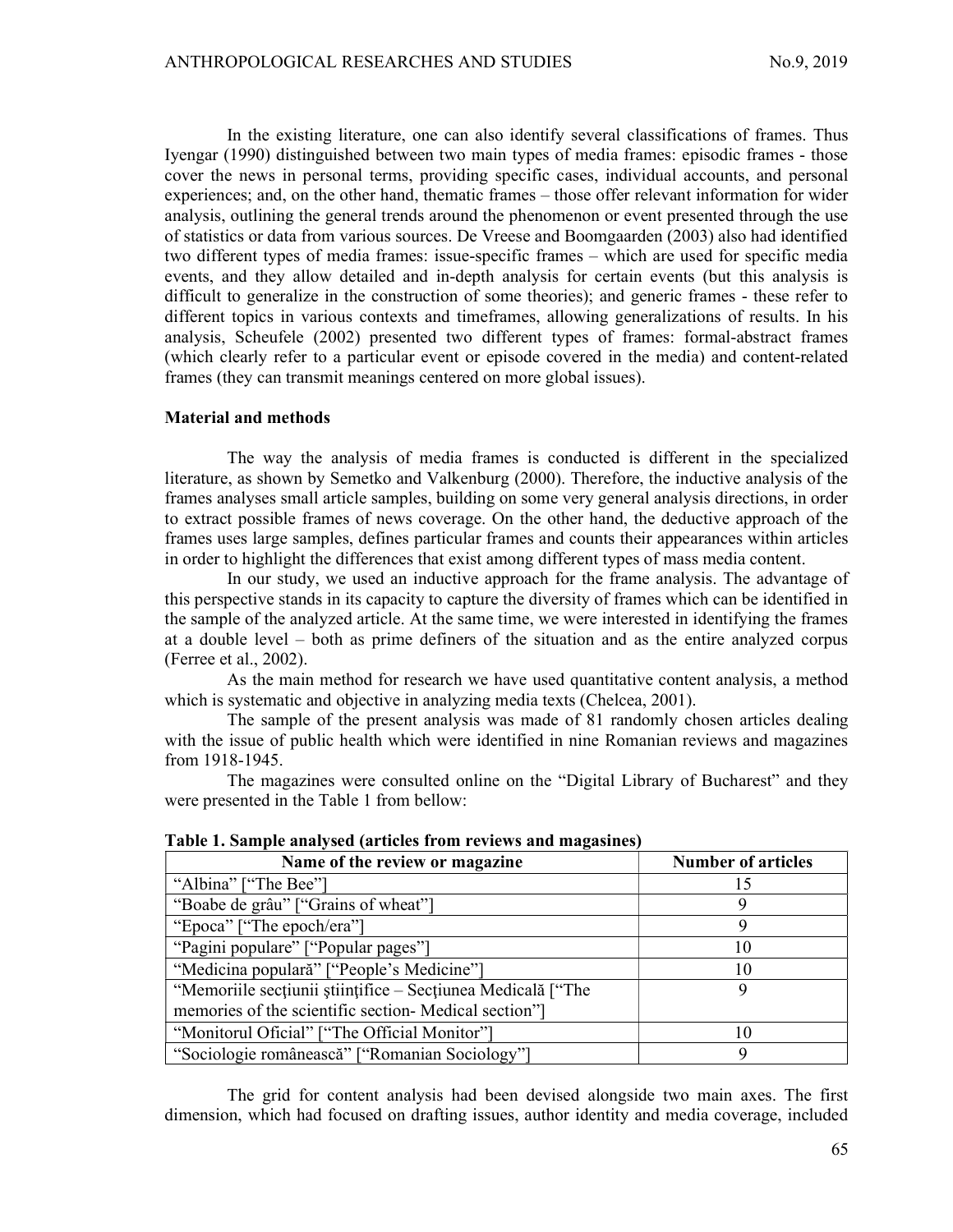the items related to the type of article; article's size; its position within the review's or magazine's page; the impact of the title on the reader; the identity of the author; the attitude of the author towards the topic and the style of coverage. On the other hand, the second dimension had dealt with the assessment of the content of articles and consisted of the following items: the status of the topic in the general review's or magazine's issue; the reference made to Romania or to other countries; the medical specialty covered in the article; the type of reference to medical issues and general framework of the article within the existing agenda of the period of time considered.

The period of time in which all data were collected was November 2018-January 2019. The statistical package used for data analysis was SPSS 11.5 and the article presents mainly descriptive statistics of data.

## Results

According to the data set, the image of public health in Romanian magazines was built mainly by experts in medicine and health who authored the majority of articles enclosed in the analysis - 43 articles from the total (53.75%). From a qualitative point of view, if someone is analyzing those articles in a qualitative way, the fact that an expert opinion is expressed about health in half of the sample could be assessed as being relevant for the reader and the rest of the society (Beciu, 2011). Those results were supported also by the fact that we found only one article (1.25%) which was simple news about public health.

|                                                | Percent $(\% )$ |
|------------------------------------------------|-----------------|
| Article written by an expert                   | 53.75           |
| <b>News</b>                                    | 1.25            |
| Law referring the medical system and/or health | 13.75           |
| Advertising                                    | 13.75           |
| Simple article                                 | 7.50            |

#### Table 2. Type of article about public health

An interesting aspect worth mentioning is the equality which was recorded between articles making advertising for healthcare or medical services and those outlining the legislative framework of the public health system, namely 11 articles (13.75%) in each case. This showed us "the double-face" of Romanian reviews and magazines' coverage of the public health during that period of time: on the one hand, it was presented as advertising to medical products and institutions and, on the other, the stress was put on the role of media as formal educators about the medical system through the use of citations from laws and official documents in the articles. The coverage of public health in a simple, direct way was recorded in the case of 15 articles (17.50%) those providing in general an objective approach to the topic. The articles which could be assessed as objective consisted mainly of recommendations for improving the medical conditions, pieces of advice to avoid common diseases, etc. This suggested the fact that, to a certain degree, the coverage of public health remained a specialized one even if the article is not written by an expert in the field but by a journalist who collected the medical information and packed it according to the norms of her profession.

Table 3. The article was published together with a photo

|                                                               | Percent $(\% )$ |
|---------------------------------------------------------------|-----------------|
| No photo was published together with the article (only text)  | 66.25           |
| A photo was published together with the text (the article was | 28.75           |
| published together with a photo)                              |                 |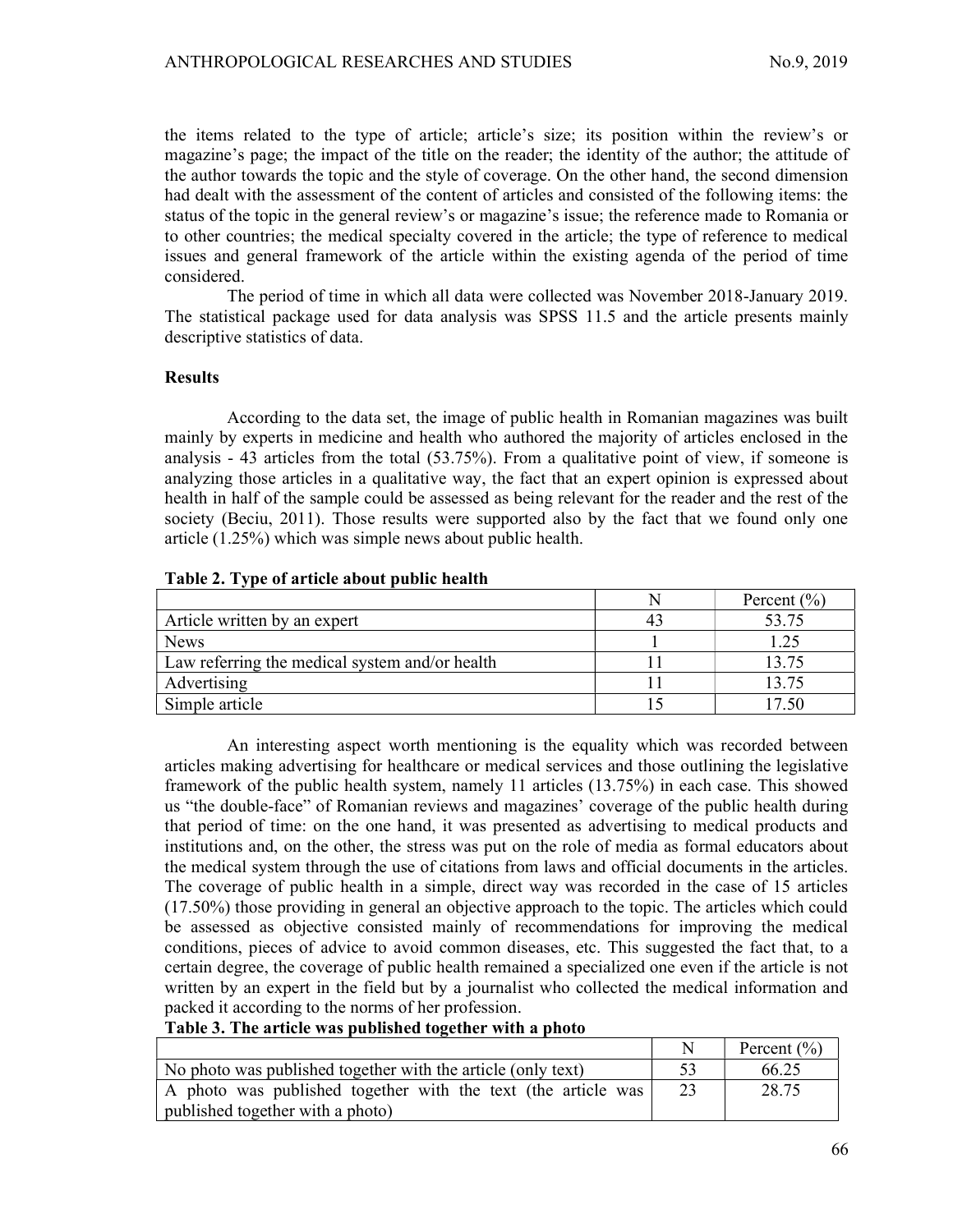|                                                                    | Percent $(\% )$ |
|--------------------------------------------------------------------|-----------------|
| Only a photo had took the place of the text (it was an advertising |                 |
| for a medical product)                                             |                 |

A total of 53 articles analyzed (66.25%) present the subject of health without using any image, 23 of them (28.75%) covered the topic and publish also a photo together with the text and only 5 articles (5%) had used only a simple image which was not accompanied by a text, the latter case being exclusively advertisements promoting either medical institutions or various medical practices or services. We can notice also the fact that the majority of articles published without images were written by experts who had been used a specialized language that is explicit enough to clearly convey the essential health ideas. This approach in Romanian printed press of the period could be assessed as stressing the fact that the reader's attention to the topic should not be visually attracted by the images but only by the quality of information from the articles. Not even in the case of the news about health and medical system the articles there was no image published together with the text.

Even in the case of the articles which were published together with an image (23 articles, meaning 28.75% of the entire sample) the photos and drawings were mainly medical objects or products. The journalists had used them only them when the content of articles had made reference to treatments or natural remedies, to present a scientist from the medical field or to present and to promote medical services or institutions.

# Table 4. The length of the article

|                  | Percent $(\% )$ |
|------------------|-----------------|
| One page         | 2075<br>, 00    |
| More than a page |                 |
| Less than a page | --              |

From the entire sample enclosed in the analysis, a total of 46 articles (57.5%) had covered the issue of health in more than one page. This situation was recorded mainly in the case of scientific reviews magazines, which obviously had given the subject a particular importance, treating it even in exclusivity.

The issues related to public health were covered in 31 articles (38.75%) of one-page length, those being mainly simple articles and news. Articles whose main themes were medical recommendations or guidelines provided to the reader in order to identify his/her medical conditions by presenting diseases' symptoms had chosen to provide this information in a concise, objective manner which had fit into a page from the publication.

We also identified four (4) articles that covered the topics related to public health in less than one page (3.75%). Those articles were mainly advertisings to medical products and/or institutions.

|  |  |  |  |  | Table 5. Place of the article within the page of the review or magazine |
|--|--|--|--|--|-------------------------------------------------------------------------|
|  |  |  |  |  |                                                                         |

|                           | Percent $(\% )$ |
|---------------------------|-----------------|
| Right up of the page      | 12.50           |
| Left up of the page       | l 7.50          |
| Right down of the page    | 8.75            |
| Left down of the page     | 21.25           |
| In the middle of the page |                 |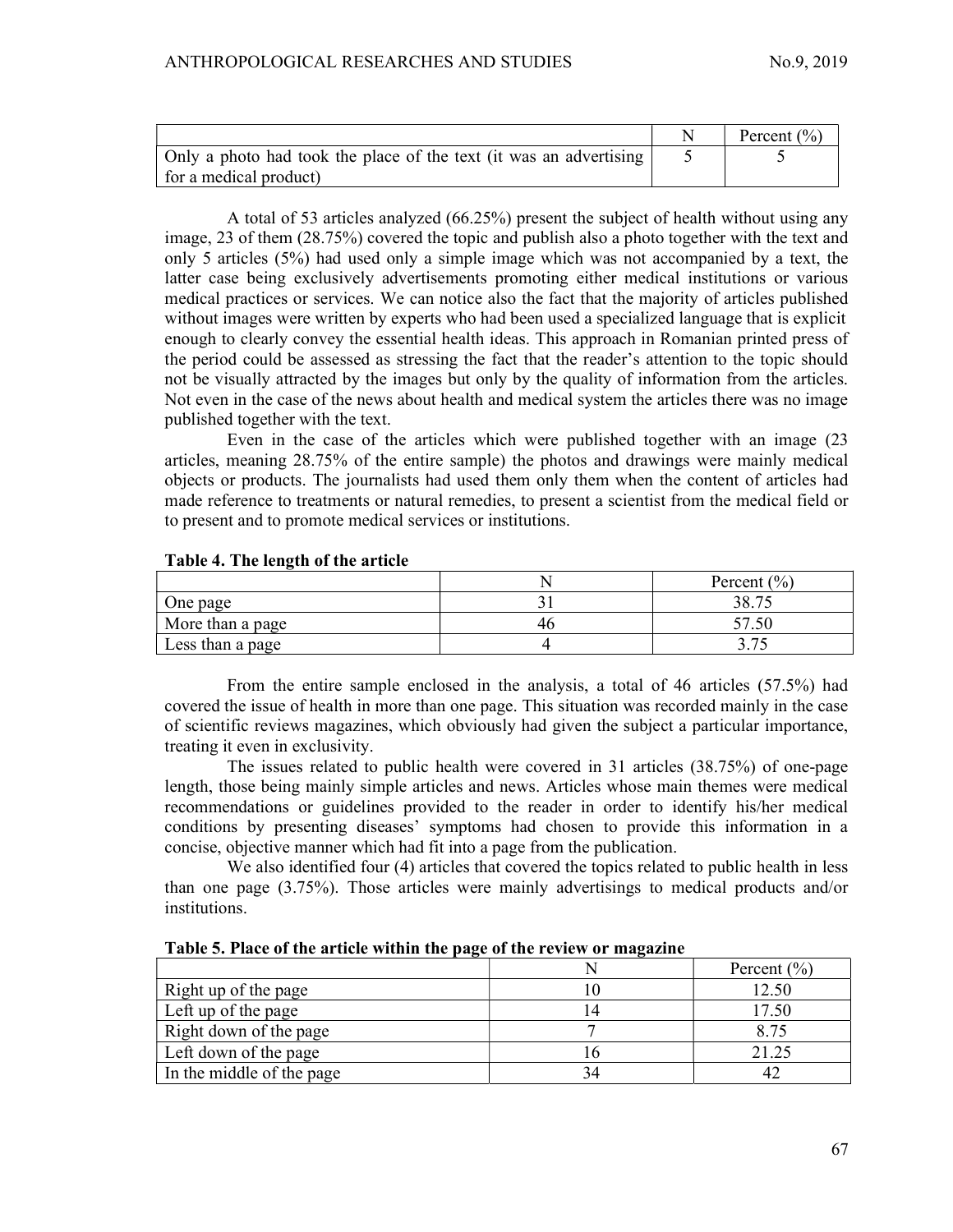The positioning of the article on the page does not necessarily represent a tool for measuring its importance as long as it is seated in the right-down, left-to-bottom, but as it occupies the middle of the page one could consider it as being relevant for the general political economy of the publication.

As our data showed, 34 articles (42% of the entire sample) were placed in the middle of the page, which meant the fact that the topic was considered important by the journalists. For the rest of the sample (47 articles - 56%) our data showed that they were positioned as follows: in the bottom left side of the page  $-16$  articles (21.25%), in the top/upper-left side of the page - 14 articles  $(17.5\%)$ , in the top/upper-right side of the page - 10  $(12.5\%)$ , and in the bottom right of the page - 7 articles (8.75%).

The placement of an article on the front page is an element which points out the relevance of the topic covered for the editorial agenda of the publication. In the case of our data, only seven (7) articles (7.5%) were published on the front page of the review or magazine. It is worth to notice that those were strictly specialized publications which were focused entirely on health and medicine. The majority of articles (64, that is 77.5% of the sample) had published the articles on another pages that the first or last ones. Also, 10 articles (12.5%) had been published on the last page, but those were mainly advertisements at medical facilities and/or institutions or drugs.

As regards the identity of journalists who wrote the articles our data showed that 30 articles (37.5%) had male authors, 39 articles (48.75%) had female authors, and, in the case of 12 articles (13.75%), there was no specification about the gender of the journalist.

|                                | Percent $(\% )$ |
|--------------------------------|-----------------|
| A single author                |                 |
| Many authors                   |                 |
| Not specified (Unknown author) |                 |

#### Table 6. Identity of the article's authors

According to our set of data, the majority of articles  $-60$  (75%) – were written by a single author, 9 (11.25%) of them were written by several authors, and, in the case of 12 articles (13.75%), the number of their authors remained unspecified.

As regards the place of the articles covering public health issues with the general "economy of the publication" our data showed that 50 of them (62.5%) have this theme as a secondary one. Public health was the main theme only in 19 articles (23.75%) and here again was the case of those magazines which were specialized in health and medicine. Also, in the case of 11 articles (13.75%), public health was only accidentally mentioned – this was the case of advertisings, announcements or of the short articles with medical recommendations for different diseases.

When public health issues are related to a certain place our analysis showed that 64 articles (78.75%) mentioned only Romania (Bucharest, Cluj, Iasi and some non-specified rural areas), 7 articles (8.75%) had made reference both to Romania and to other regions of the world (Europe or America), and 10 articles (12.5%) made a clear reference only to Europe.

The most common type of medical specialty covered in the articles analyzed was general medicine – 24 articles  $(30\%)$  – followed by dentistry, internal medicine and genetic medicine – each of them being covered in 6 articles (7.5%). We notice that all articles covering specialties of the medical domain have been authored mainly by experts and not by journalists.

Another sub-set of articles -  $7 (8.75%)$  – have made references to medical institutions such as health care facilities, pharmacies or medical offices. Typically, these articles were advertising and promoting the services offered by those institutions.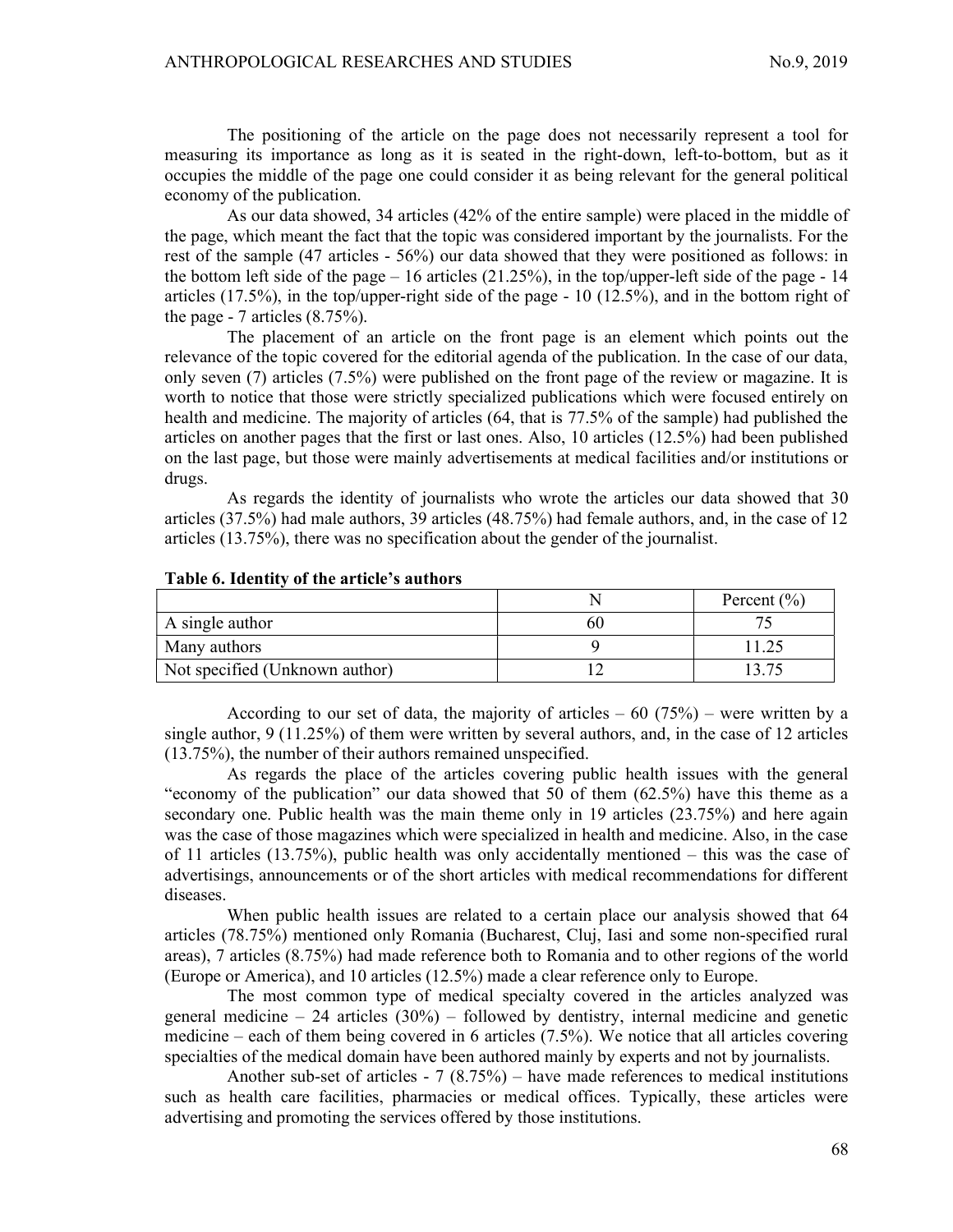At the same time, our data had shown that only one (1) article (1.25%) had made reference to health-related issue from the point of view of naturalist remedies, in this case the general topic was the beauty treatments for women.

The lifestyle and the role of medical advice related to diets for the population were not stressed within the articles analyzed. According to our set of data, only 4 articles (5%) referring to the health sector had covered those issues. As compared with nowadays media this small percentage could point to the low interest put on a scientific-guided nutrition by the written press between 1918 and 1945. Another domain which is different in comparison with the present-day media is the way in which "gynecology" and all its branches (gynecological diseases, contraceptive methods, and sexually transmitted diseases) were covered by the articles we analyzed. Only one (1) article (1%) addresses this domain, and it did not refer to the contraceptive methods or sexually transmitted diseases, but to so-called "female" medical issues related to health and illness.

Not all articles from the sample had made a clear reference to a particular specialization of medicine, and 21articles (26.25%) had covered health-related issues at a very general level, focusing on health in general or they presented only the situation of the Romanian medical system as a whole. Another sub-set of 14 articles (17.5%) had presented the results of medical research, the evolution of medicine as science or some influent scientists of the period. Three (3) articles (3.75%) had addressed general health issues, describing various diseases, warning about the symptoms of various health conditions, and offering treatment suggestions.

In 14 articles (17.5%) the health system is presented from the legal point of view, the stress being put on the laws regulating public health during that period of time, the public health initiatives and state's public policies related to public health, the norms and regulations which had been in function within the medical field. This was the case with the articles published mainly in "The Official Monitor", through which the Romanian readers could have had access to the legislative changes of the medical system.

Apart from that, 22 articles (27.5%) had reconstructed the image of public health and medicine through the appeal at doctrines, ideas, and theories about the medical system, using "health" versus "illness" as generic, axiological terms. Ten (10) articles (12.5%) had covered the issues of public health by offering descriptions of the scientific researches, making reference at the evolution of medical practices and presenting outstanding Romanian personalities from medical sciences.

Our analysis also stressed the fact that three (3) articles (3.7%) had connected the issue of public health to the distribution of anatomical human features according to geographic areas. In 15 articles (18.75%) the stress was put on public health issues from the perspective of causes and solution for various diseases in different regions of the country. In the case of 5 articles (6.25%) the topic of public health was connected to the presentation of some treatments, those articles having mainly a descriptive character, stressing symptoms (e.g. what they called "alarm signals" regarding the existence and manifestations) of various diseases.

A separate category was that of "Medical Guidance" which appeared in the case of 10 articles (12.5%). This category contained the specialized information about certain diseases, their treatments and ways of preventing them provided by the journalists and/or the medical experts. Eleven (11) articles (13.75%) were advertising articles, which promoted certain services, medical institutions or even practitioners in some specialized medical domains. Scientific articles had made around a quarter of the sample - 18 (22.5%) - and they were devoted exclusively to the medical field covering all areas, the evolution of medical scientific researches and the presentation of medical experts.

The events related to public health were actually built as a necessity of informing the readers about the evolution and dynamics of the medical sector, and this was the case with only two (2) articles (2.5%) for the entire sample. 37 articles (46.25%) had presented an event which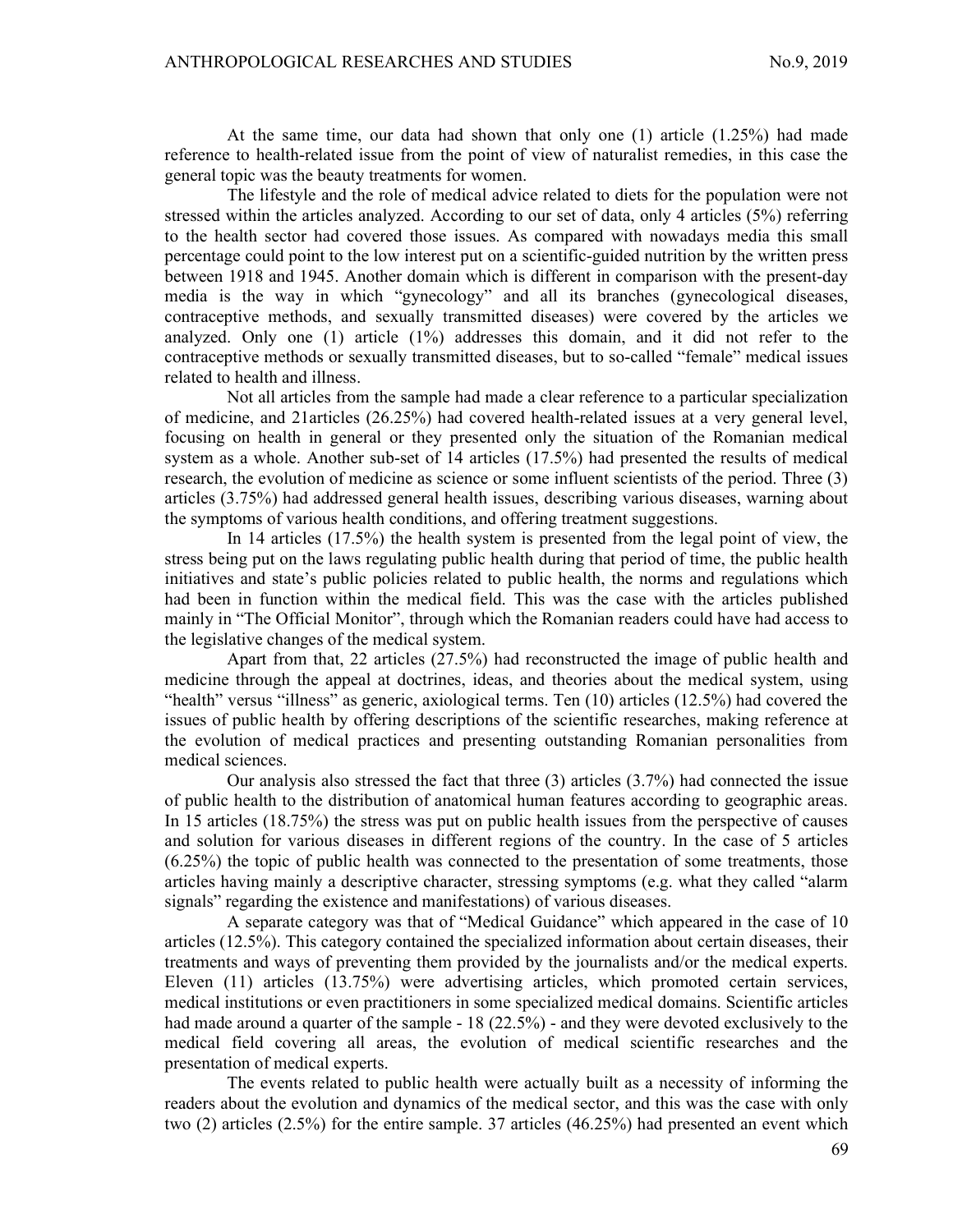was related to the personal experience of the patient, the discoveries from medical research, the legislative changes or the actions of the local government related to health system:

| Table 7. Type of event covered by the incura                         |    |                 |
|----------------------------------------------------------------------|----|-----------------|
|                                                                      | N  | Percent $(\% )$ |
| Medical discoveries                                                  | 46 | 58.30           |
| New laws and regulations regarding public health and medicine        | 26 | 33.30           |
| Personal experience of a patient                                     |    | 8.33            |
| Actions of local administration related to health and medical system |    | 2.77            |
|                                                                      |    |                 |

Table 7. Type of event covered by the media

In the case of 20 articles (23.75%), the health-related event was clearly presented as being connected to the medical domain, while in the case of 61 articles (76.25%) this connection was not evident (that is, it was only implicitly stated).

71 articles (88.75%) did not refer to any person from the medical field, in 2 articles (2.5%) there were presented cases involving only adults aged 35-60 years, in the case of 2 articles (2.5%) the reference was made to children aged 5 to 11 and 5 articles (6.25%) covered youths aged between 11 and 35 years.

Only in the case of 15 articles (18.75%) a person or more were cited as they had stated something about medicine or public health. The persons quoted were doctors - in 10 articles (12.5%), patients - in 2 articles (2.5%), researchers, ministers, and professors at the faculties of medicine – each quoted in one  $(1)$  article  $(1.25\%)$ .

In 37 articles (46.25%), the public health situations or events were only described and the author did not make any recommendations. For 16 articles (20%), the author chooses not only to describe the medical reality of the period but also to assess the existing state of affairs in the domain and make recommendations for the future.

The analysis of article on the axis of "colloquial" or "scientific" language showed that the majority of articles had been written in a simple, direct language (69 articles - that is, 86.25% of the entire sample) and only in the case of 12 articles (13.75%) the medical jargon was used.

# Table 8. Type of language used in the article

|                                                                  |    | Percent $(\% )$ |
|------------------------------------------------------------------|----|-----------------|
| Colloquial language (the information can be easily understood by | 69 | 86.25           |
| the average reader)                                              |    |                 |
| Expert language (the information can be understood with some     |    | 13.75           |
| difficulty by the average reader)                                |    |                 |

Journalists' attitude towards the topics covered in articles was different from one magazine or review to another. On the basis of our sample, we could identify five major positions for the journalists and experts who authored articles enclosed in the analysis. The first attitude was the impersonal one, registered for 26 articles (32.5%). In this case, the author did not express his or her position on the topic but only had transmitted clearly the information (mainly of a scientific type). The second type of attitude is that of a medical expert – the author of the article had presented her or his knowledge in the medical field and had made technical recommendations related to the article's topic. This attitude was recorded in the case of 16 articles (20%). The third type of attitude refers to the positive assessment of the Romanian medical system, medical services or health-related facilities and it was recorded in the case of 15 articles (18.75%). Fourth, the journalists' and experts' critical assessments of existing medical conditions and facilities in Romania were recorded in 12 articles (15%). Finally, the fifth types of attitude was that of making recommendations referring either to the whole medical system, to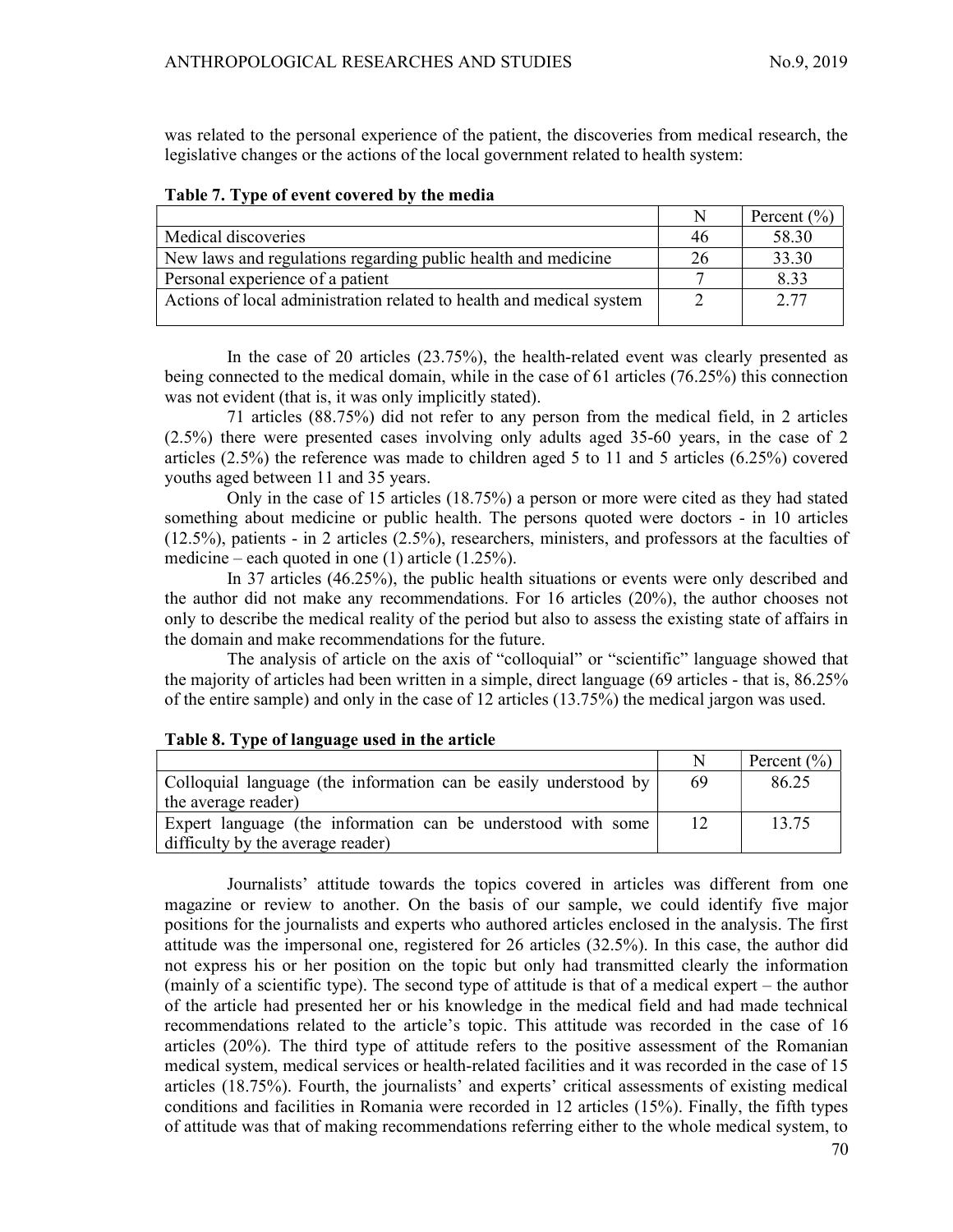various sub-systems or regarding the medical research and this was the case of 11 articles (13.75%) we have analyzed.

#### **Discussions**

According to the existing literature (Gitlin, 1980; Reese, 1997), the paradigm of journalism can be seen as a model that governs the collection of information, manifested in practical journalism and focused on the evaluation criteria of journalistic potential and on the ways of their transmission to the public. The cornerstone of this model is objectivity (Reese, 1997, p. 424). The role of the media in this process is to make visible the limits of each definition of reality (Gitlin, 1980; Reese, 1997), the media reproducing a consistent ideology. As bearers of truth, journalists naturally oppose manipulation by sources or by their managers, which is quite likely to happen within the framework of their professional, having sufficient means available to achieve this thing. Accepting as a rule that the journalism is free from values, the media supports and emphasizes values, ideological frameworks, and rules set by the dominant elites. The process of drafting news serves well to hegemonic principles as generally editing decisions are made by the editors, who are supposed to be more experienced and have a broader view of the world; they also have extensive contacts with officials and elite sources, which influences them in the formation of the "vision" of the world (Reese, 1997). As literature recognizes (Rieffel, 1994), when an article or a piece of news appears in the media, only the journalist's idea to make a material or reflection or to report a material exists before the information provided by sources. After the idea, sources "are" virtually materials producers, they give the approach angle, they stress or not certain information, driving it erratically in public or simply sending "test balloons" through journalists. Given the role of the "map" of the sources in the production of articles and news and its relation to the journalists' professional imaginary, we can notice that in the case of Romanian printed media the number of sources related to medical system and public health not only was a small one but they have a different quality, since they were represented mainly by people connected to the domain – doctors, ministers, researchers, and professors at the faculty of medicine.

Some authors (Molotoch and Lester, 1997) have distinguished between three categories of events presented by the media: (1) routine events; (2) accidents; (3) scandals. Molotoch and Lester (1997) show that the existence of three types of events is an indicator of the centrality of organizational planning in the activities of media organizations. Also, the inclusion of an event in a certain class endorses organizations regarding the events codification made by journalists. In the case of our sample, the analysis had shown that the majority of events presented in Romanian reviews and magazines could be enclosed in the first type of event – the inter-war journalists and specialists had chosen to present routine events related to public health and medicine, and not mainly scandals and accidents.

Referring to the work of journalism, Jeffres (1986) have differentiated between objective standards of professional culture on the one hand and elements derived from the very specific events presented by the media. We considered that we could identify professional and organizational variables that were functional in Romanian media between 1918 and 1945. The most important of them was the fact that the experts of that period of time had been a "voice" in the public debate about health and medicine.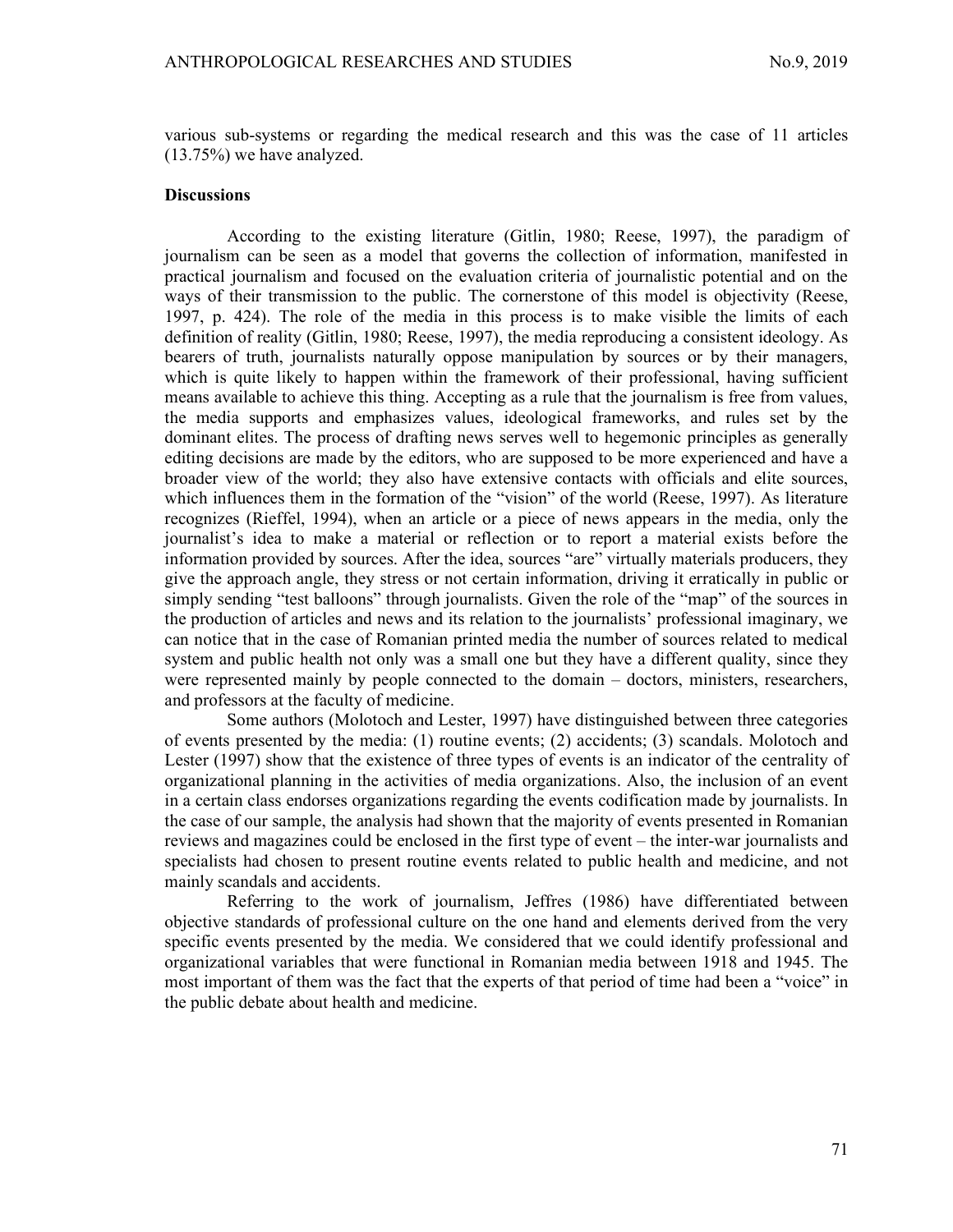## **Conclusions**

We can conclude by noticing the fact that the image of public health in Romanian printed press for the period 1918-1945 was differently framed by the specialists and journalists as compared with present-day media. The reviews and magazines had published articles which had stressed the role of media as formal educators about the medical system through the use of citations from laws and official documents, extended coverage of medical discoveries, making recommendations about the future of the system and adopting an impersonal attitude towards the topics presented.

Thus, the Romanian authors of the articles enclosed in the sample published had put a greater stress on the quality of information regarding health and medicine, stressing the objectivity of the scientific evidence, using few images or photos, covering the topics on long articles (more than one page of the publication) and quoting experts from the domain with direct reference to the topics.

Conflict of interest. The author of this article does not have any conflict of interests.

# Bibliography

- 1. Bărbulescu, C., 2010. Ţărani, boli și vindecători în perioada comunistă: Marturii orale, vol. II, Cluj-Napoca: Mega.
- 2. Bărbulescu, C., 2015. România Medicilor. Medici, țărani și igienă rurală în România de la 1860 până la 1910, București: Humanitas.
- 3. Baresch, B., Hsu, S., and Reese, S., 2012. Studies in news framing. In: S. Allan (Ed.) Routledge companion to news and journalism studies, New York, NY: Routledge, pp. 637- 647.
- 4. Beciu, C., 2011. Sociologia comunicării și a spațiului public: concepte, teme, analize. Iași, Polirom.
- 5. Chelcea, S., 2001. Metodologia cercetării sociologice: metode cantitative şi calitative. București: Editura Economică.
- 6. D'Angelo, P., 2002. News framing as a multiparadigmatic research program: A response to Entman. Journal of Communication, 52, pp. 870-888.
- 7. De Vreese, C. and Boomgaarden, H., 2003. Valenced news frames and public support for the EU. Communications, 28(4), pp. 361-381.
- 8. Entman, R.M. and Rojecki, A., 1993. Freezing out the public: Elite and media framing of the US anti-nuclear movement. Political Communication, 10, pp.155-173.
- 9. Ettema, J.S. and Peer, L., 1996. Good News from a Bad Neighborhood: Toward an Alternative to the Discourse of Urban Pathology. Journalism & Mass Communication Quarterly, 73(4), pp.835-856.
- 10. Ferree, M.M., Gamson, W.A., Gerhards, J. and Rucht, D., 2002. Shaping abortion discourse: Democracy and the public sphere in Germany and the United States, Cambridge, England: Cambridge University Press.
- 11. Gamson, W.A. and Modigliani, A., 1989. Media Discourse and Public Opinion on Nuclear Power: A Constructionist Approach. American Journal of Sociology, 95(1), pp.1-37.
- 12. Gitlin, T., 1980. The whole world is watching. Berkeley: The University of California Press.
- 13. Iyengar, S., 1990. Framing responsibility for political issues: The case of poverty. Political Behaviour, 12(1), pp.19–40.
- 14. Jeffres, L., 1986. Mass-media, processes and effects. Illinois: Waveland Press Inc.
- 15. McCombs, M., 2004. Setting the agenda. Cambridge: Polity Press.